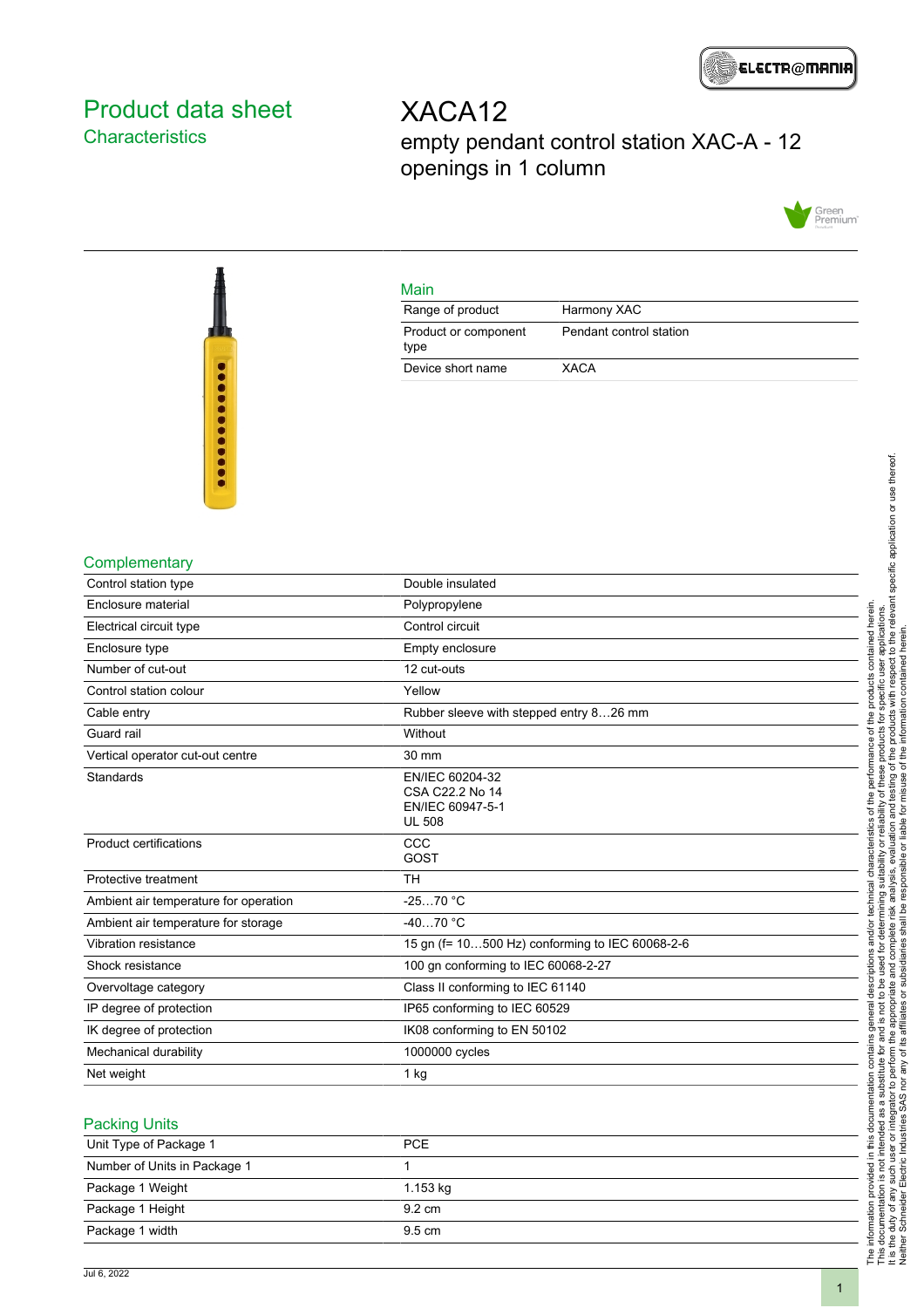| Package 1 Length             | 74 cm    |
|------------------------------|----------|
| Unit Type of Package 2       | P06      |
| Number of Units in Package 2 | 30       |
| Package 2 Weight             | 47.59 kg |
| Package 2 Height             | 80 cm    |
| Package 2 width              | 80 cm    |
| Package 2 Length             | 60 cm    |

### Offer Sustainability

| Sustainable offer status        | Green Premium product                                                                      |
|---------------------------------|--------------------------------------------------------------------------------------------|
| <b>REACh Regulation</b>         | REACh Declaration                                                                          |
| REACh free of SVHC              | Yes                                                                                        |
| <b>EU RoHS Directive</b>        | Pro-active compliance (Product out of EU RoHS legal scope) E EU RoHS<br><b>Declaration</b> |
| Toxic heavy metal free          | Yes                                                                                        |
| Mercury free                    | Yes                                                                                        |
| RoHS exemption information      | dor Yes                                                                                    |
| China RoHS Regulation           | China RoHS Declaration                                                                     |
| <b>Environmental Disclosure</b> | Product Environmental Profile                                                              |

# Contractual warranty<br>Warranty

18 months